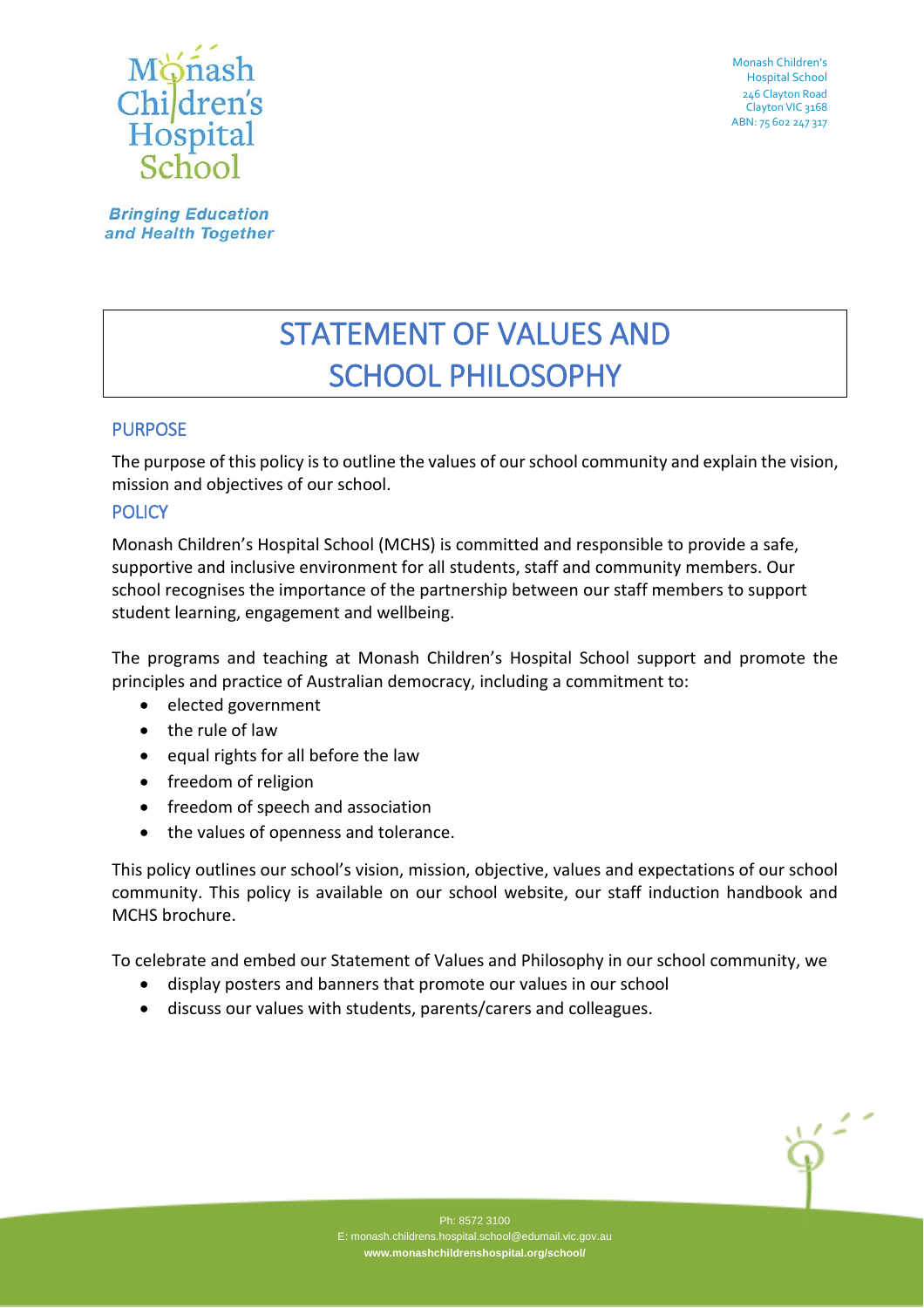

**Bringing Education** and Health Together

## VISION

Monash Children's Hospital School's vision is to ensure our young people will have access to high quality teaching and learning that will ensure continuity of their education regardless of their health condition.

#### **MISSION**

Monash Children's Hospital School's mission is to provide education for children who are inpatients and/or outpatients of Monash Children's Hospital inclusive of Early in Life Mental Health Services (ELMHS).

#### **OBJECTIVE**

Monash Children's Hospital School's objective is to provide continuity of a young person's education and assist them to stay connected to their base school/education provider.

#### **VALUES**

Monash Children's Hospital School's values are Collaboration, Inclusion and Excellence.

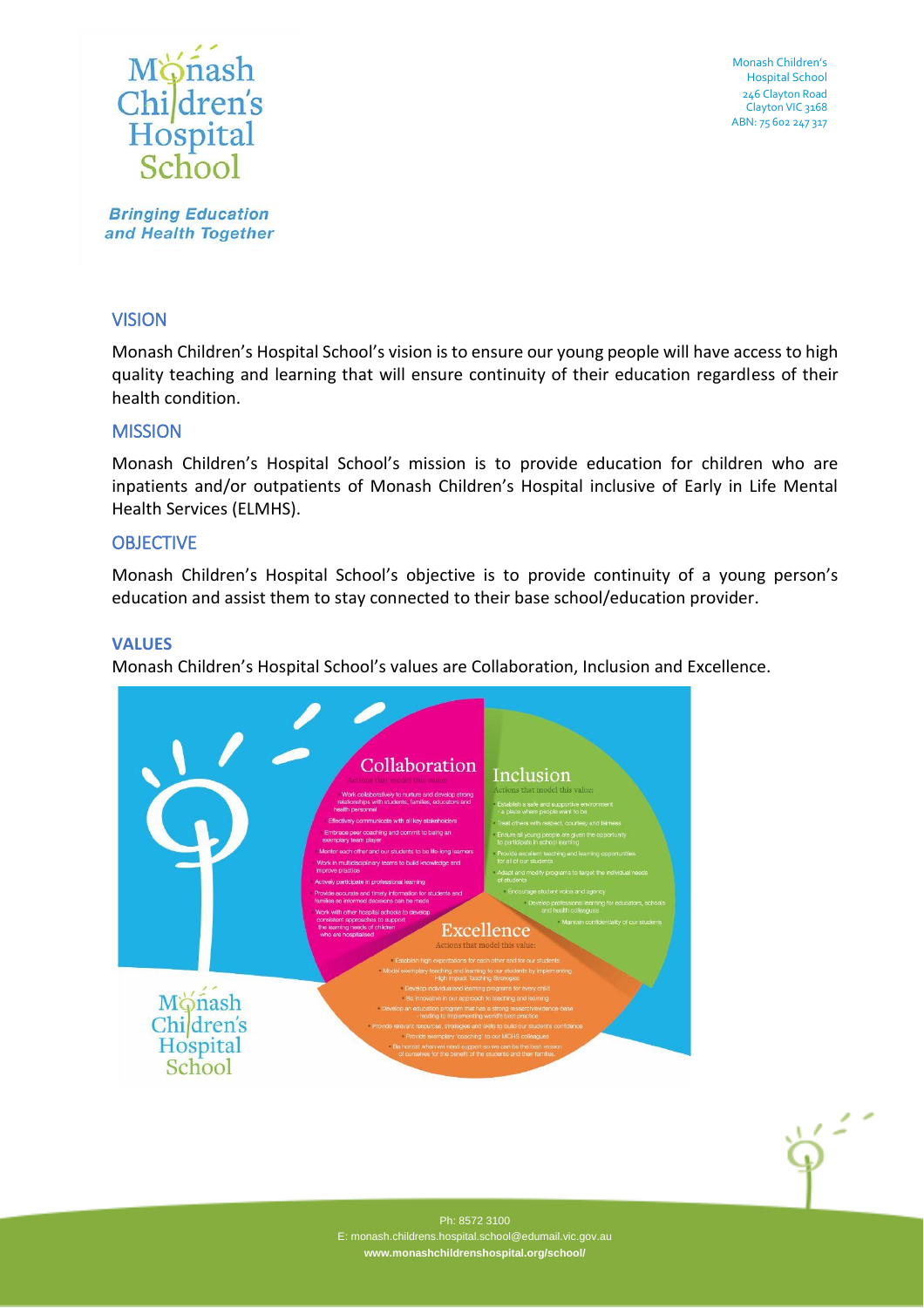

**Bringing Education** and Health Together

# BEHAVIOURAL EXPECTATIONS

Monash Children's Hospital School acknowledges that the behaviour of staff, parents, carers and students has an impact on our school community and culture. We acknowledge a shared responsibility to create a positive learning environment for the children and young people at our school.

*'Monash Children's Hospital School aims to build a safe and supportive environment and culture, one that promotes positive relationships, values diversity and inclusivity and supports the holistic development of our students.'*

As principals and school leaders, we will:

- model positive behaviour and effective leadership
- communicate politely and respectfully with all members of the school/hospital community
- work collaboratively to create a school environment where respectful and safe behaviour is expected of everyone
- behave in a manner consistent with the standards of our profession and meet core responsibilities to provide safe and inclusive environments
- plan, implement and review our work to ensure the care, safety, security and general wellbeing of all students at school
- do our best to ensure every child achieves their personal and learning potential while acknowledging the impact of their health condition on their capacity to learn
- work with parents/guardians or carers to understand their child's needs and, where necessary, adapt the learning environment accordingly

As teachers and non-teaching school staff, we will:

- model positive behaviour to students consistent with the standards of our profession
- communicate politely and respectfully with all members of the school/hospital community
- proactively engage with parents/guardians and carers about student outcomes
- work with parents to understand the needs of each student and, where necessary, adapt the learning environment accordingly
- work collaboratively with parents to improve learning and wellbeing outcomes for students with additional needs/chronic health conditions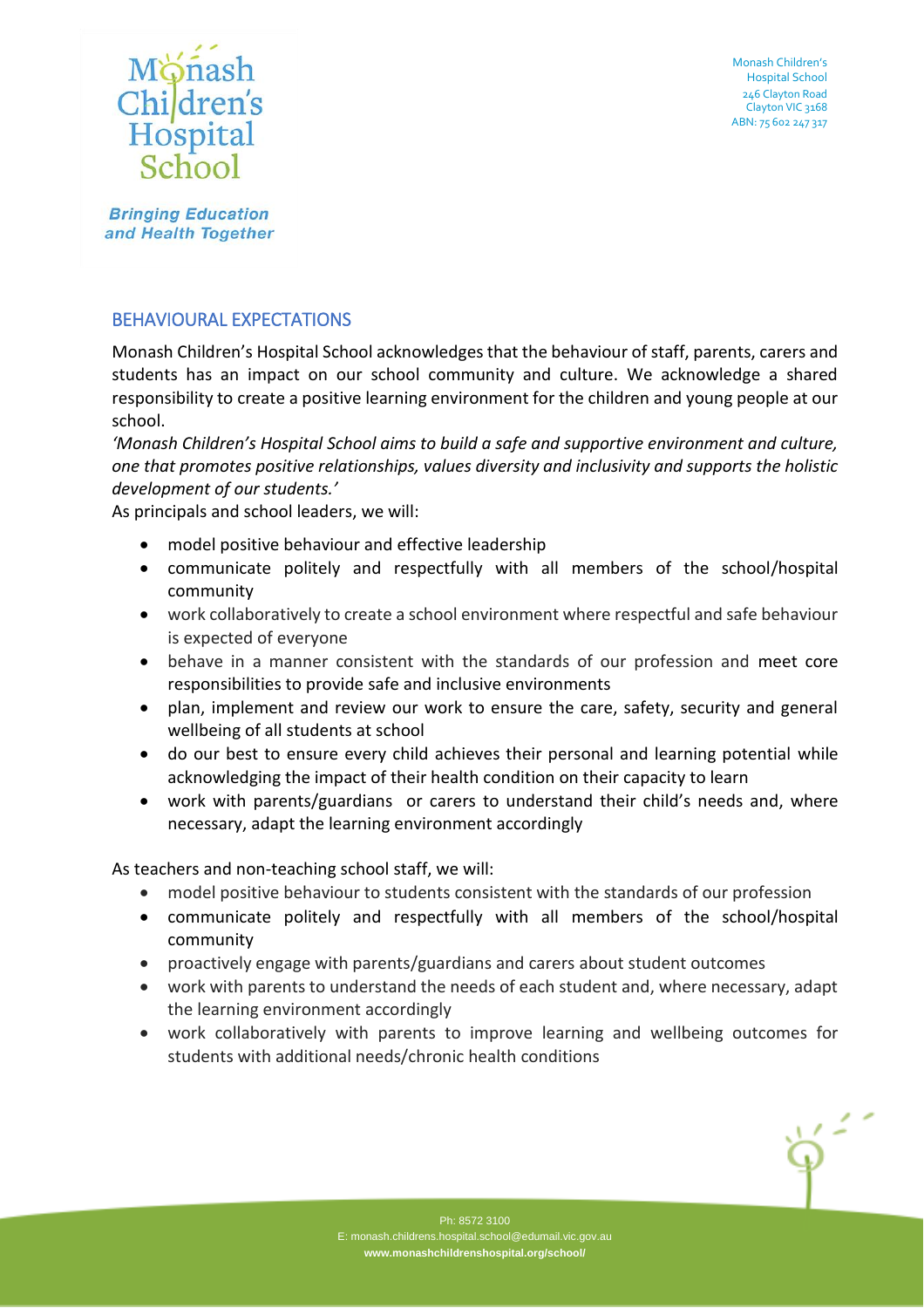

**Bringing Education** and Health Together

- communicate with the principal and school leaders in the event we anticipate or face any tension or challenging behaviours from parents/guardians and carers.
- treat all members of the school community with respect.

As parents and carers, we will:

- model positive behaviour to our child
- communicate politely and respectfully with all members of the school/hospital community
- take an interest in our child's school and learning
- work with the school to achieve the best outcomes for our child
- communicate constructively with the school and use expected processes and protocols when raising concerns
- support school staff to maintain a safe learning environment for all students
- treat all school leaders, staff, students, and other members of the school/hospital community with respect.

As students, we will:

- model positive behaviour to other students
- communicate politely and respectfully with all members of the school/hospital community.
- comply with and model school values
- behave in a safe and responsible manner
- respect ourselves, other members of the school community and the school environment
- actively participate in school
- not disrupt the learning of others
- make the most of our educational opportunities

As community members, we will:

- model positive behaviour to the school community
- treat other members of the school community with respect
- support school staff to maintain a safe and inclusive learning environment for all students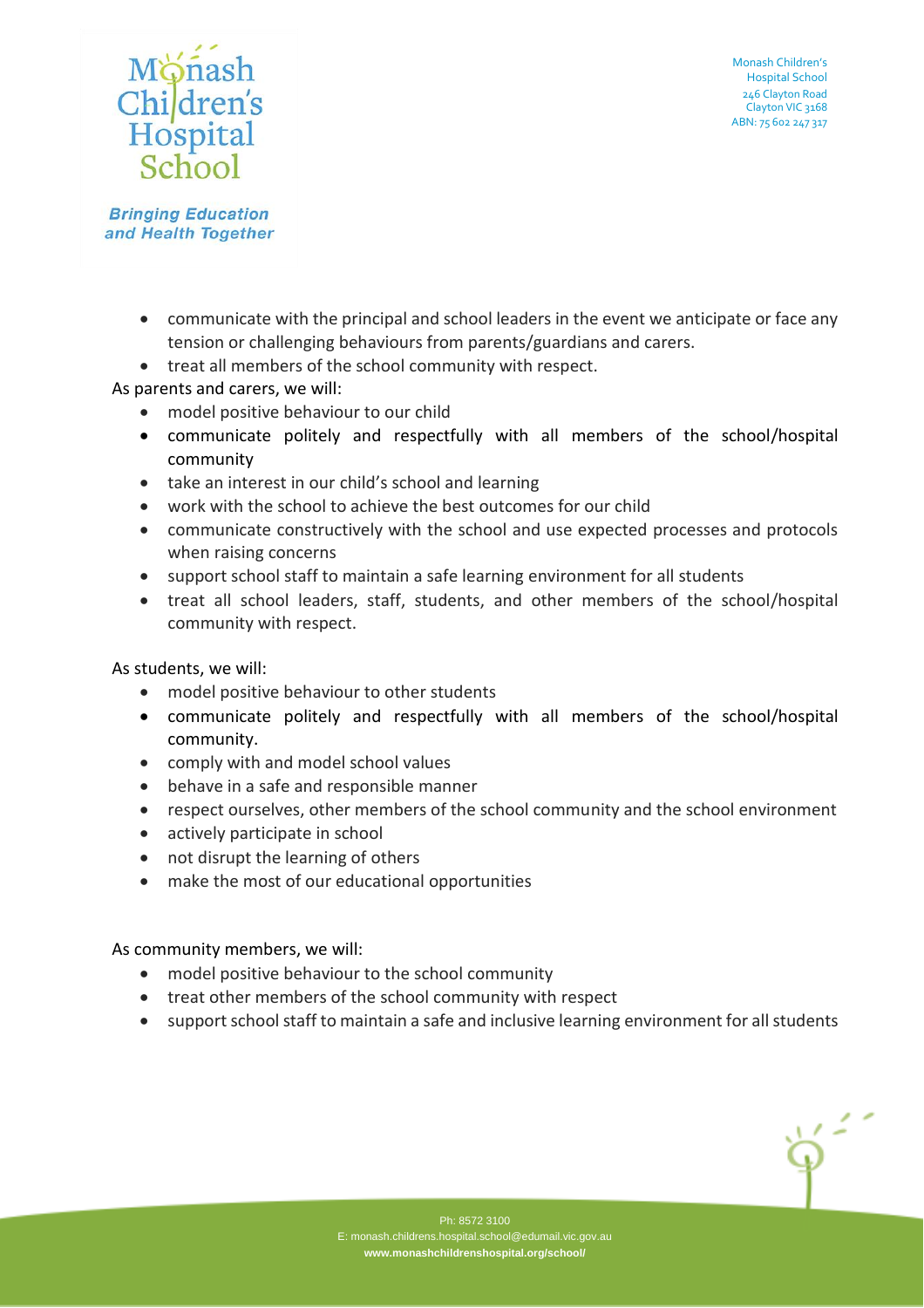

**Bringing Education** and Health Together

# UNREASONABLE BEHAVIOURS

Schools are not public places, and the Principal has the right to permit or deny entry to school spaces (for more information, see our *Visitors Policy*). Please note that this right to permit or deny entry to the school will involve joint consultation and discussion between Monash Children's Hospital School and Monash Children's Hospital.

Unreasonable behaviour that is demonstrated by school staff, parents, carers, students or members of our school/hospital community will not be tolerated at school, or during school activities.

Unreasonable behaviour includes:

- speaking or behaving in a rude, manipulative, aggressive or threatening way, either in person, via electronic communication or social media, or over the telephone
- the use or threat of violence of any kind, including physically intimidating behaviour such as aggressive hand gestures or invading another person's personal space
- sending demanding, rude, confronting or threatening letters, emails or text messages
- sexist, racist, homophobic, transphobic or derogatory comments
- the use of social media or public forums to make inappropriate or threatening remarks about the school, staff or students.

Harassment, bullying, violence, aggression, threatening behaviour and unlawful discrimination are unacceptable and will not be tolerated at our school.

Unreasonable behaviour and/or failure to uphold the principles of this *Statement of Values and School Philosophy* may lead to further investigation and the implementation of appropriate consequences by the School Principal in consultation with the Leadership team members of Monash Children's Hospital.

At the Principal's discretion, unreasonable behaviour may be managed by:

- requesting that the parties attend a mediation or counselling sessions
- implementing specific communication protocols
- written warnings
- conditions of entry to school spaces or school activities
- exclusion from school spaces or attendance at school activities